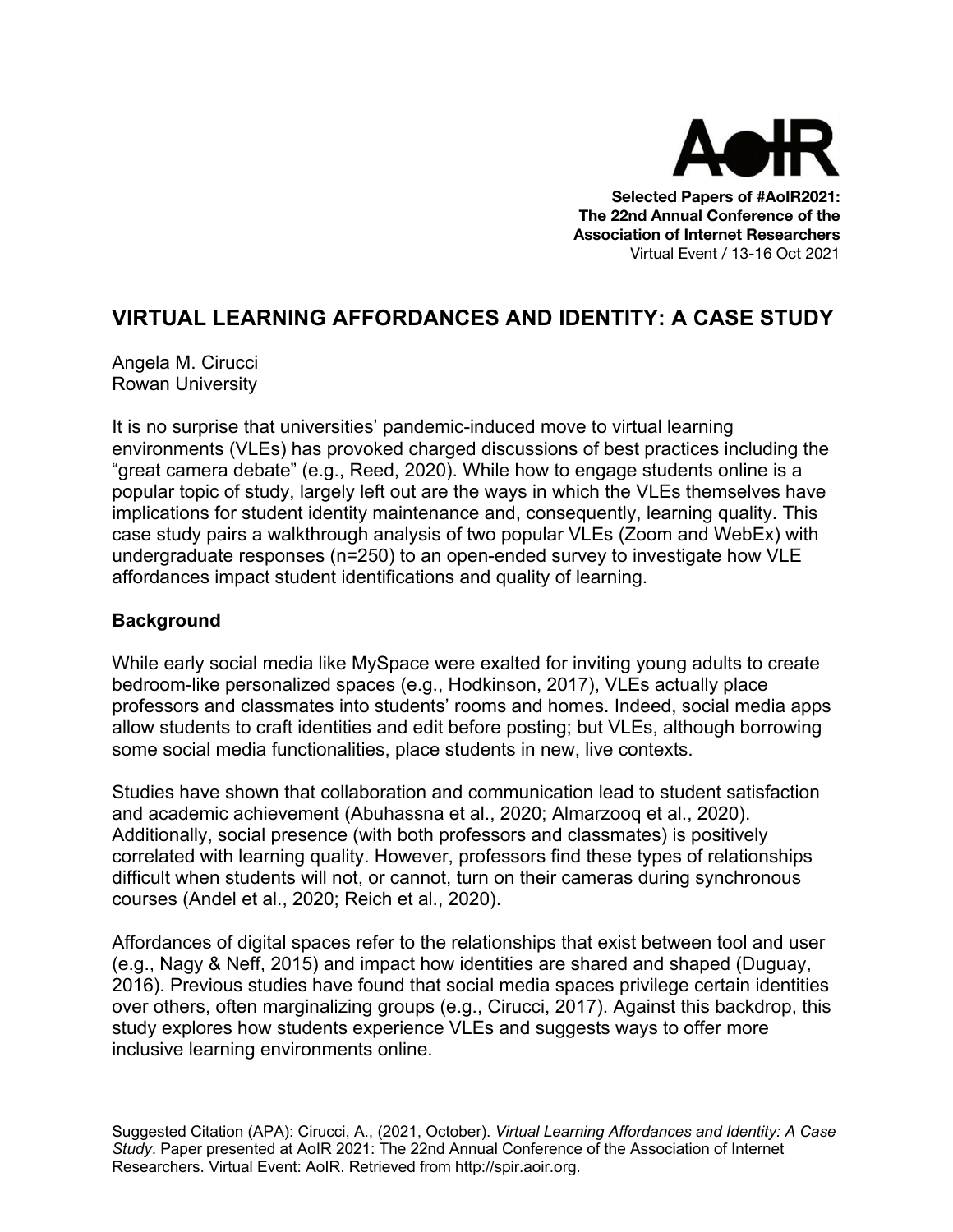#### **Method**

First, a walkthrough analysis (Light et al., 2018) was conducted on two popular VLEs— Zoom and WebEx. Second, an open-ended survey was advertised through a university's student listserv. The survey focused on topics including VLE preference, camera habits, "camera readiness," background choices, and personalization tools used.

## **Findings**

Three preliminary themes are explicated below. Additional themes will be included once data analysis is complete.

#### *User Friendly*

Although Zoom and WebEx offer similar features, Zoom's end-user interface, both in organization and design, feels like a traditional social media app. Indeed, most participants explained that they prefer Zoom because it is "user-friendly:"

P74: I prefer zoom. I think zoom is the most user-friendly platform.

This appification of desktop programs includes using larger buttons and forgoing traditional window dropdown menus. Zoom's structure allows for cleaner design, but also hides options. WebEx's desktop application, on the other hand, looks more like a traditional desktop window and feels more professional. Although participants largely prefer Zoom because it reminds them of being within social media apps with which they are already comfortable, students may be feeling a false sense of security, not realizing that they generally do not feel comfortable turning on their cameras because, ultimately, their live video feed cannot be edited like an Instagram post or TikTok video.

Few participants had ever heard of, let alone employed, the many identity management functions Zoom offers—adding a profile picture, changing their display name, using appearance "touch up," or switching to a virtual background. However, this is not surprising—the tools are not advertised in the main window and require diving into less user-friendly (and less app-like) settings options.

#### *Location Appearance*

Even though most participants do not use virtual backgrounds, many noted that they feel self-conscious about their classmates and professors seeing their physical location. Some explained they worry about a mess or distractions in the background. But others, often participants whose family incomes are below \$50,000, noted they fear others will judge their home.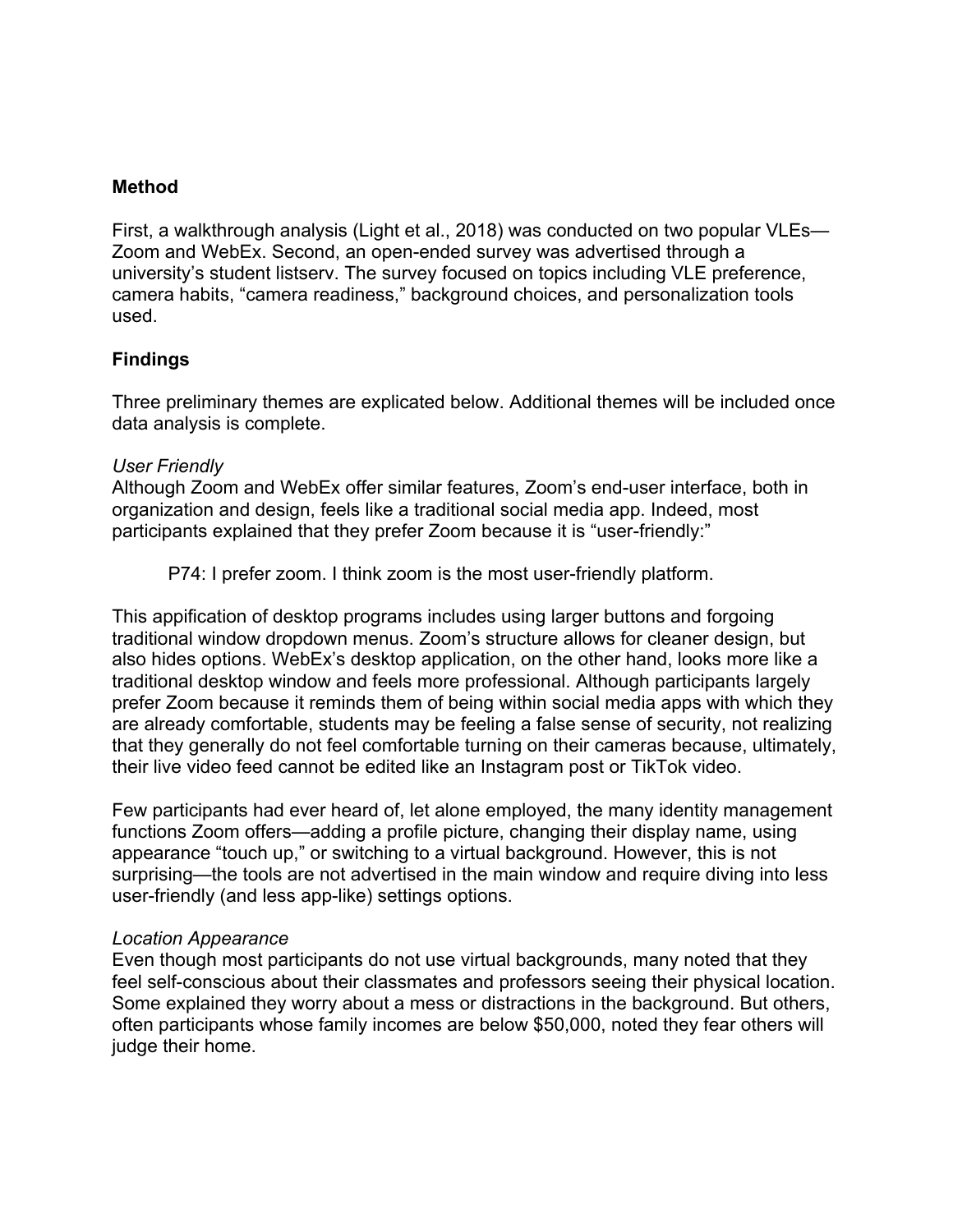P13: I definitely feel self-conscious because I feel that a lot of people are judging me I see people in their own homes and they are talking about how they are in their personal office or they are outside near their pool or outside on their porch and patio and I do not have that luxury

A few participants also cited privacy concerns, noting that their bedrooms and homes are supposed to be private places that professors and classmates should not be privy to, contrary to any direct link between contemporary social media and bedrooms:

P102: I don't like that my professors and peers can see my bed as my room is supposed to be a private place where I can relax.

The only exception is students who live in dorms. Multiple participants, across all demographics, noted that they have no problem turning on their cameras because they assume a dorm room is neutral territory:

P41: [My] background is just a…dorm and maybe students have the same housing setting as me.

#### *Physical Appearance*

Multiple students explained that they do not turn on their cameras because they are self-conscious about their appearance. This was especially true of BIPOC who identify as women. These participants noted that they are concerned with their physical appearance, feeling like people are always staring at them during class. These women also included more elaborate "camera ready" procedures that they completed before logging on, even if they rarely turn on their cameras.

P3: I get a bit self conscious about my appearance. Especially for the 8 ams because I wake up and I do my morning routine of brushing my hair and teeth etc but I still personally think I look very unattractive. This is mostly because of my dark circles they are genetic :/

These fears are clearly tied to the ways in which society polices BIPOC (particularly those who identify as women) bodies (e.g., Hattery & Smith, 2021). Interestingly, BIPOC women are also less likely to use other communication tools like embedded chat and emoji reactions, perhaps signaling that once a student feels uncomfortable, they are unlikely to be immersed at all.

## **Final Thoughts**

Undergraduates are still struggling to navigate the changes that VLEs bring. But these changes are felt more acutely by groups who are already marginalized. Because Zoom mimics popular social media app tropes, students lean toward these normalized spaces, but this does not mean they benefit from them. Just as with popular social media apps, space for identity performance privileges normative narratives and makes it difficult for users to traverse options that may provide a more inclusive learning space. Few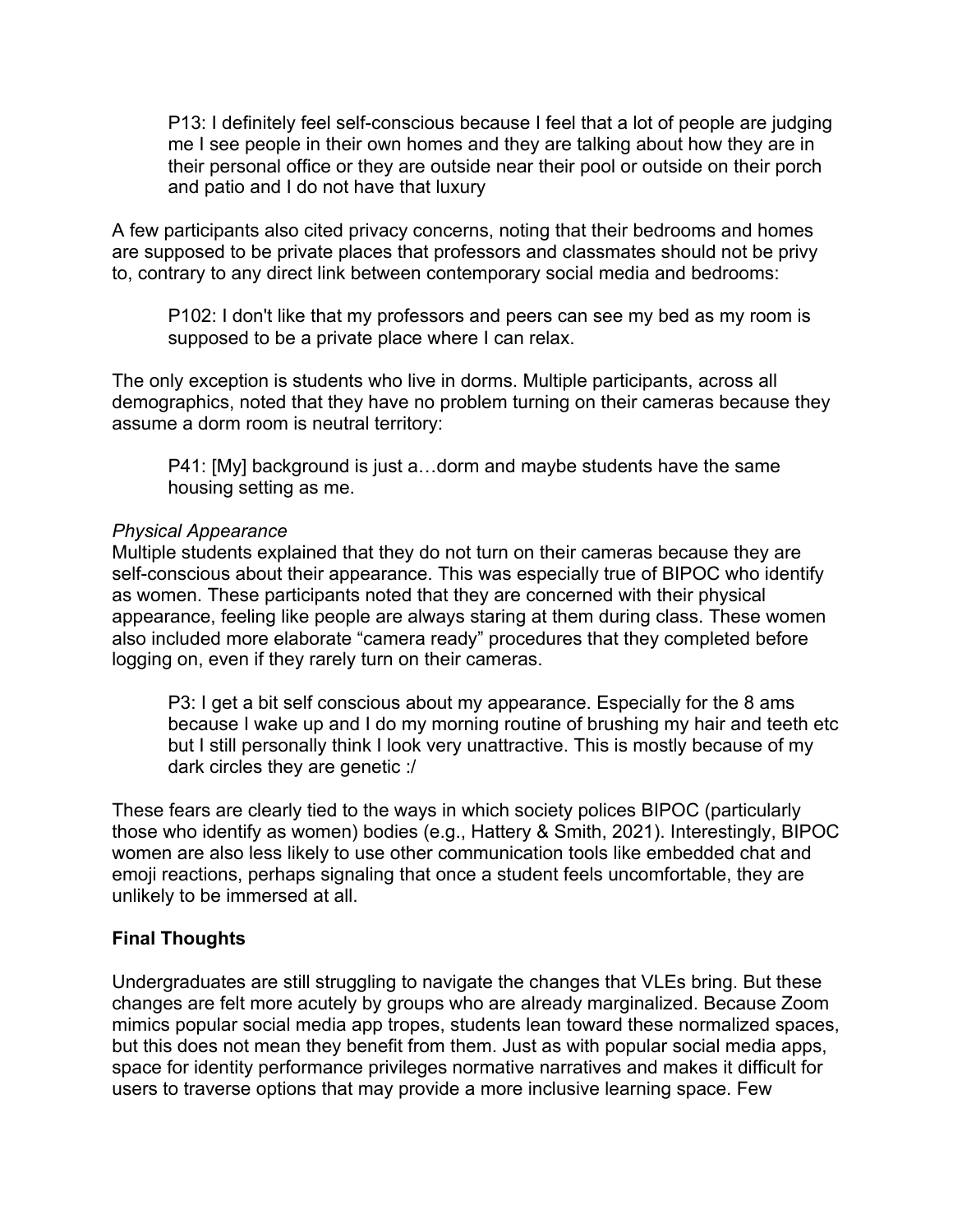students, no matter their identifications, employ identity tools, in line with social media trends—users who identify with more privileged identities feel the space is already made for them while users who identify with less privileged identities are accustomed to forcing themselves into what is considered "normal" and thus also do not seek out identity personalization options (e.g., Cirucci, 2017).

Professors and universities alike should offer training sessions not only for VLE functionality but also for identity maintenance, guiding students through largely hidden personalization options. VLEs should work less to mimic social media apps and more to imitate physical learning spaces, providing inclusive experiences that benefit diverse learners. Finally, professors should not force students to turn on cameras or provide narrow paths to participating. Instead, students should be allowed to show attention and progress in numerous ways including using emojis reactions and chat functions.

## **References**

Abuhassna, H., Al-Rahmi, W. M., Yahya, N., Zakaria, M. A. Z. M., Kosnin, A. B. M., & Darwish, M. (2020). Development of a new model on utilizing online learning platforms to improve students' academic achievements and satisfaction. *International Journal of Educational Technology in Higher Education*, *17*(1). https://doi.org/10.1186/s41239-020- 00216-z

Almarzooq, Z. I., Lopes, M., & Kochar, A. (2020). Virtual learning during the COVID-19 pandemic: a disruptive technology in graduate medical education. *Journal of the American College of Cardiology*, *75*(20), 4. https://doi.org/https://doi.org/10.1016/j.jacc.2020.04.015

Andel, S. A., de Vreede, T., Spector, P. E., Padmanabhan, B., Singh, V. K., & De Vreede, G.-J. (2020). Do social features help in video-centric online learning platforms? A social presence perspective. *Computers in Human Behavior*, *113*, 106505.

Cirucci, A. M. (2017). Normative interfaces: Affordances, gender, and race in Facebook. *Social Media + Society, 3*(2), 1-10.

Hattery, A. J., & Smith, E. (2021). Policing black bodies: How black lives are surveilled and how to work for change. Rowman & Littlefield Publishers.

Hodkinson, P. (2017). Bedrooms and beyond: Youth, identity and privacy on social network sites. New Media & Society, 19(2), 272-288.

Light, B., Burgess, J., & Duguay, S. (2018). The walkthrough method: An approach to the study of apps. *New Media & Society, 20*(3), 881-900.

Nagy, P., & Neff, G. (2015). Imagined affordance: Reconstructing a keyword for communication theory. *Social Media+ Society, 1*(2), 2056305115603385.